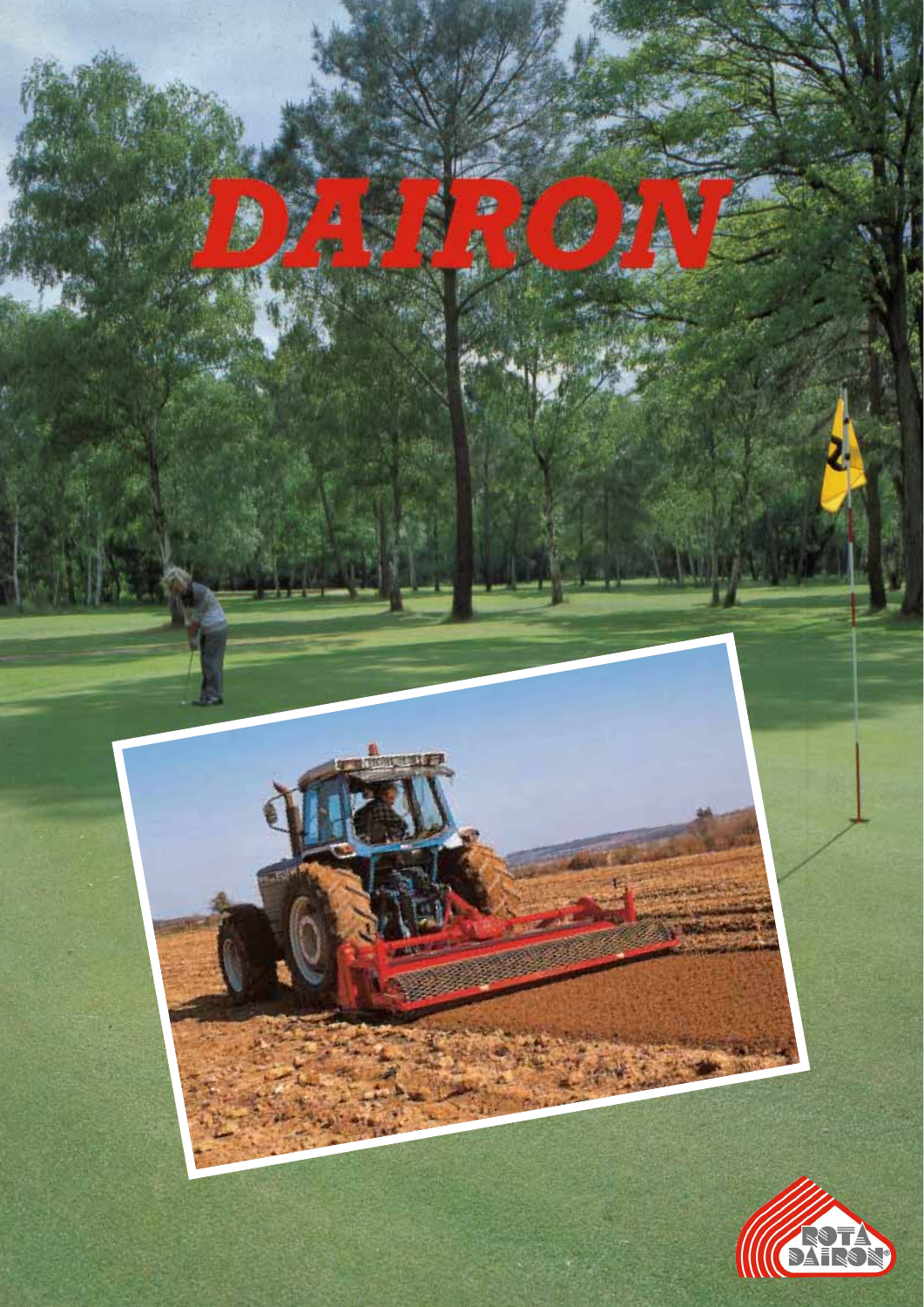# **Heavy Duty RotaDairon**



#### **What is the Heavy Duty RotaDairon® Soil Renovator™?**



Stones, clods, grass and debris present major problems when constructing or renovating sports fields and recreation areas or preparing ground for turf production. Quality and safety of all sports surfaces from golf fairways to sports fields are affected by surface stones. Germination rates and levelness of ground are also affected by clods and organic trash.

The Dairon Company, in association with members of the golf and turf industry, has developed a wide range of machines which bury all debris to leave a surface free of stones, clods, and trash :

**HEAVY DUTY SOIL RENOVATORS SINGLE DRIVE : RX 130 & RX 180 DOUBLE DRIVE : RX 220 - RX 250 - RX 300**

#### **QUALITY MANUFACTURING**



Torque wrench screw driver supplied with each RX 130 and RX 180 Soil Renovator. For highly accurate clutch adjustment.

**RX 220 F NIV**

<u> Barangan manang mga katalog sa mga katalog ng mga katalog ng mga katalog ng mga katalog ng mga katalog ng mga katalog ng mga katalog ng mga katalog ng mga katalog ng mga katalog ng mga katalog ng mga katalog ng mga katal</u>

*Packer roller*



*• US Patent # 5,236,050 • Canada Patent # 2,011,355*

*• Specifications subject to change*

### **Principle of operation**

The roller frame (1) supports the rotor (3) by means of two depth control screw jacks (2). The reverse rotation rotor is equipped with special non panning blades (4) which throw all the soil and stones against the selection grate. The stones, clods and debris land at the bottom grate (5) of the cultivated depth to be covered with a blanket of fine soil 2 to 4 inches (5 to 10 cm) deep. The finishing roller packs and levels the soil surface ready for perfect seeding or sodding.

*EXCEPTIONAL* 

#### **Your pro stones, c grass, de**

- On golf courses
- Sports grounds baseball, cricket course...
- Green spaces leisure parks...
- Sod producing a

#### **Condition**

Utilization in c deeply loosene Ground speed working condi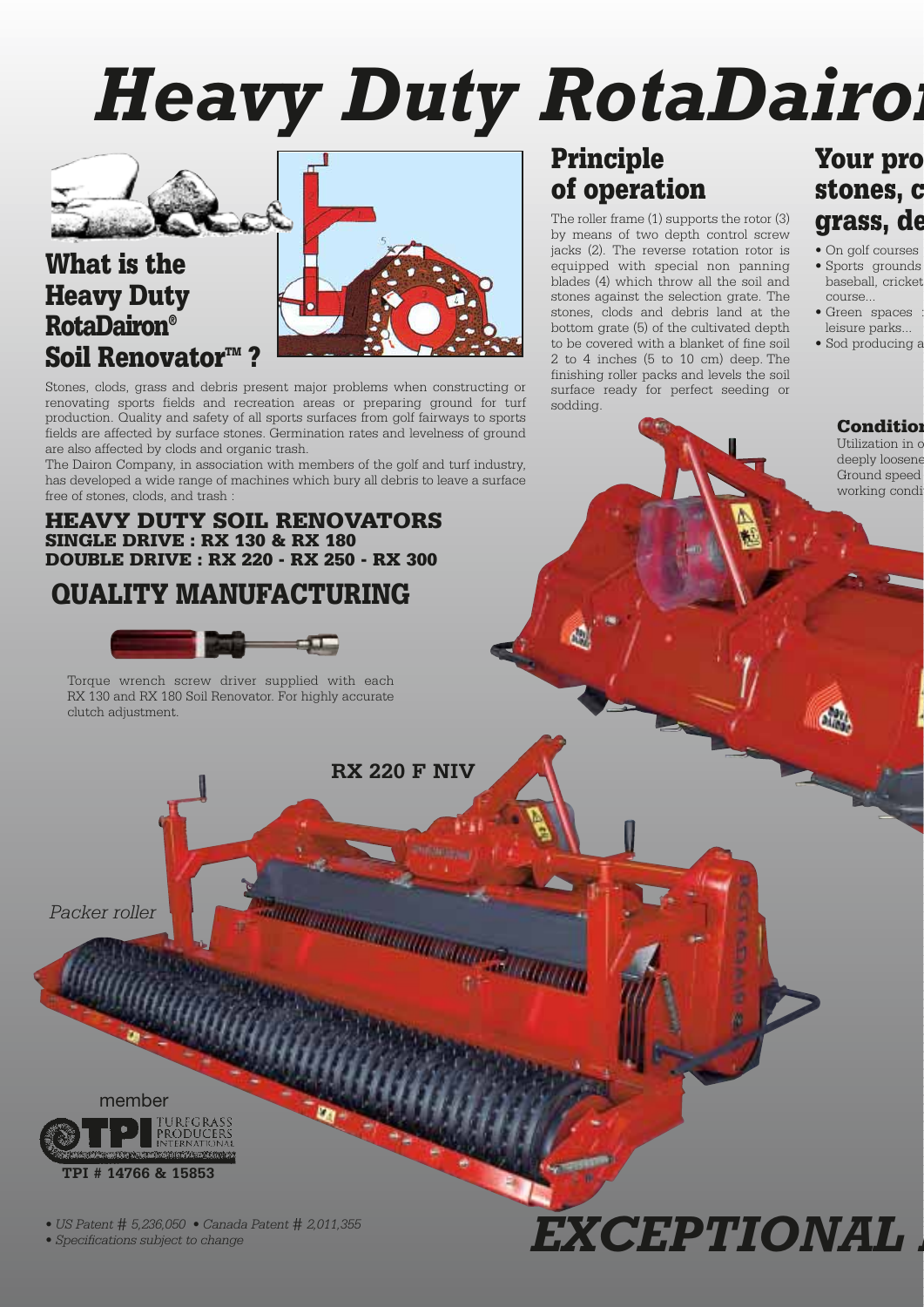# *n® RX Soil RenovatorsTM*

#### **blem : clods, ebris :**

: football/soccer, , polo, rugby, race

public gardens,

**ns of utilization** vergrowth or on previously and ed soil cleared of large rocks. from 1/2 to 1 MPH according to

reas

tions.

#### **Our solution : the RotaDairon®**

• Reduces the cost of arduous stone picking (mechanical or manual)

#### **6 ACTIONS IN ONE PASS :**

- Cultivation to a depth of 8,5 inches (22 cm) • Burying of stones, clods, grass and debris
- Creation of a fine soil surface for accurate seed depth, and ideal for turf renovation
- Clean seed bed free of weeds and trash • Levelling and finishing of the surface
- Rolling firm from 800 to 2000 Ibs (250 to 900 kg) according to width and equipment



*Double rotor drive with hydraulic torque limiting systems at both rotor ends guarantees protection, reliabibity and long service (RX 220/250/300).*

### **Technical specifications**

| <b>HEAVY DUTY</b><br><b>Soil Renovator</b> |               | <b>SINGLE DRIVE</b>         |               | <b>DOUBLE DRIVE</b>                |               |               |
|--------------------------------------------|---------------|-----------------------------|---------------|------------------------------------|---------------|---------------|
|                                            |               | <b>RX 130</b>               | <b>RX 180</b> | <b>RX 220</b>                      | <b>RX 250</b> | <b>RX 300</b> |
| Work Width                                 |               | 51"                         | 71"           | 87"                                | 98" 1/2       | 120"          |
| (mm)                                       |               | (1300)                      | (1800)        | (2200)                             | (2500)        | (3000)        |
| Overall width                              |               | 62"                         | 86"           | 116"                               | 12.5"         | 148"          |
| (mm)                                       |               | (1600)                      | (2200)        | (2950)                             | (3175)        | (3800)        |
| Adjustable work depth                      |               | 8" (200 mm)                 |               | 8"5/8 (220 mm)                     |               |               |
| Rotor outside diameter                     |               | 20"2/8 (520 mm)             |               | 23"6/8 (610 mm)                    |               |               |
| Depth control                              |               | screw jacks                 |               | screw jacks                        |               |               |
| Nbr of blades                              |               | 42.                         | 54            | 66                                 | 72.           | 90            |
| Nbr of grate fingers                       |               | 44                          | 61            | 74                                 | 80            | 101           |
| 3 point hitch                              |               | Categories 1 & 2            |               | Category 2                         |               |               |
| Required power (HP)                        |               | 48 to 70                    | 65 to 95      | 90 to 110                          | 110 to 150    | 110 to 160    |
| PTO shaft rotation speed                   |               | 540 or 1000 RPM             |               | 1000 RPM                           |               |               |
| Transmission<br>and protection             |               | 1 side driven<br>dry clutch |               | 2 sides driven<br>hydraulic clutch |               |               |
| Weight                                     | Mesh roller   | 1760 lbs                    | 2060 lbs      | 3190 lbs                           | 3300 lbs      | 3870 lbs      |
|                                            |               | 800 kg                      | 935 kg        | 1450 kg                            | 1500 kg       | 1760 kg       |
|                                            | Packer roller | 2250 lbs                    | 2725 lbs      | 3975 lbs                           | 4175 lbs      | 4770 lbs      |
|                                            |               | 1020 kg                     | 1235 kg       | 1800 kg                            | 1890 kg       | 2160 kg       |
| Dimensions<br>(mm)                         | Length        | 63"                         | 87"           | 116"                               | 125"          | 148"          |
|                                            |               | (1600)                      | (2200)        | (2950)                             | (3175)        | (3800)        |
|                                            | Width         | 61"                         | 61"           | 71"                                | 71"           | 71"           |
|                                            |               | (1550)                      | (1550)        | (1800)                             | (1800)        | (1800)        |
|                                            | Height        | 59"<br>(1500)               | 61"<br>(1550) | 63"<br>(1600)                      | 63"<br>(1600) | 63"<br>(1600) |

OPTIONS : • Hydraulic toplink • NIV grader blade • Packer roller

- ARS Anti-ridging system SMX Seed-Box (RX 130/180/220)
- SMA air-assisted seeder (RX 220/250/300)



*ARS Anti-ridging system NIV grader blade* Features : heavy duty rotor mechanism, unbreakable screening rods.



No hard pan due to specially designed sectional blades.

## *PROFITABILITY*